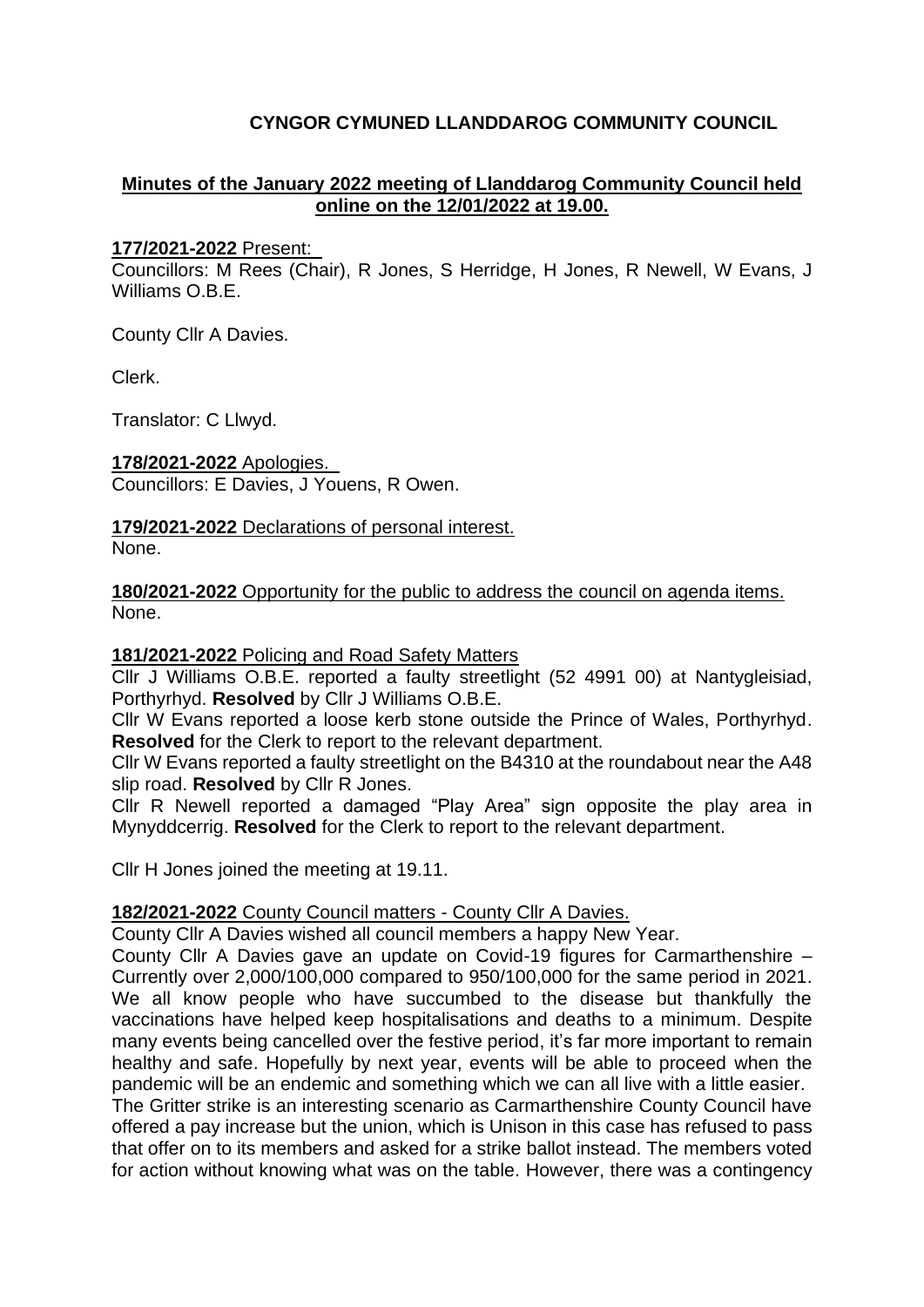plan in place and the roads were gritted. It's also interesting to note that Carmarthenshire County Council pay the highest rate of pay to its members as a retainer within Wales and therefore its very puzzling why this action is taking place.

Budget consultations are taking place, and these will be open to all Members during w/c 17/01/2022 through to 21/01/2022. Budget setting will then take place within two Full Council meetings in February to discuss and finalise. The current projection is for Council tax to increase approx 4.5%.

Full Council meeting next week and to date, no agenda received. However, if there is anything relevant to our Ward, the Clerk will be informed.

With regards to planting trees to offset carbon emissions, there are public meetings taking place in Pumsaint and around the County, and County Cllr A Davies will be attending the meeting on the 27/01/2022 to see what can be done to stop farms being bought and transferred to tree production. This is re-wilding through the back door. The Plaid/Labour agreement notes that all Glasdir applicants need to be active local farmers, but even with that caveat employing companies, it may be the way out of that loophole.

Cllr R Jones enquired about the new vehicle charging points in Crosshands as they are not open as discussed in the November meeting on 10/11/2021, minute **140/2021- 2022.** County Cllr A Davies reported that the EV charging hub had been officially opened by Lee Waters AM and Cllr Hazel Evans and said that she would enquire as to why it was not open to the public.

#### **183/2021-2022** Chairman's Report.

Cllr M Rees wished all council members a Happy New Year.

Cllr M Rees announced that she attended the nine lessons and carols service at St. Twrog church on 19/12/2021 but the Plygain on 09/01/2022 had been cancelled due to the Omicron virus restrictions.

#### **184/2021-2022** Confirmation and signing of the Minutes of the Council Meeting 08/12/2021.

It was **resolved** to confirm the minutes for 08/12/2021 and for the clerk to deliver the minutes to the Chair for signing on 14/01/2022. Proposed by Cllr R Jones and seconded by Cllr H Jones.

#### **185/2021-2022** Matters arising from the above minutes.

The Clerk informed council members that all matters to **resolve** had been actioned and if correspondence had been received, a copy of the Email had been sent to each member for information.

**186/2021-2022** To note correspondence or to list for consideration at a forthcoming council meeting.

None.

**187/2021-2022** Planning. None.

#### **188/2021-2022** Payments.

The below payments were certified in the December monthly meeting and **ratified** in the January monthly meeting. Copies of invoices sent to all members electronically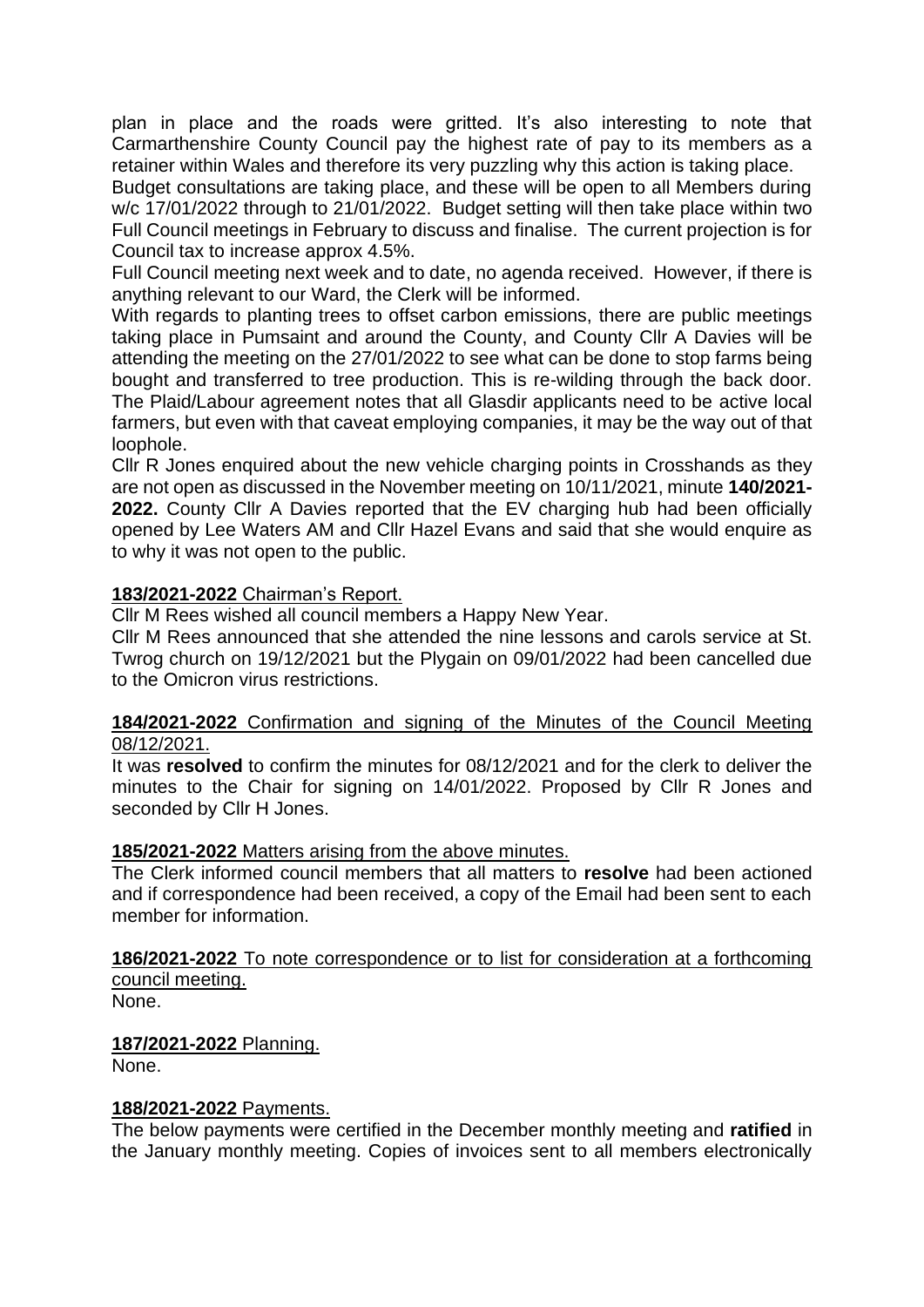prior to payment for authorisation. Proposed by Cllr R Jones and seconded by Cllr W Evans.

| <b>Method of</b> | <b>Date</b> | <b>Suppliers &amp; Details</b>   | Sum £ inc<br><b>VAT</b> |
|------------------|-------------|----------------------------------|-------------------------|
| <b>Payment</b>   |             |                                  |                         |
| Online           | 21/12/2021  | WCVA $Inv - 932$                 | 21.30                   |
| Online           | 21/12/2021  | HMRC PAYE - Period 9             | 89.80                   |
| Online           | 21/12/2021  | Catrin Llwyd - CCLL4             | 70.00                   |
|                  |             | Mynyddcerrig Welfare Committee - |                         |
| Online           | 21/12/2021  | <b>Christmas Tree</b>            | 60.00                   |
|                  |             | Red Dragon Flagmakers - Inv      |                         |
| Online           | 21/12/2021  | GE191221                         | 896.40                  |
| Online           | 22/12/2021  | J.G Evans-December Payroll       | 343.23                  |
| Online           | 24/12/2021  | <b>Nest</b>                      | 32.58                   |

Cllr R Jones stated that an error had been made on a payment to Mynyddcerrig Welfare Committee on 21/12/2021 as a payment had been made for £60.00 but the maximum agreed in the December meeting on 08/12/2021, minute **173/2021-2022** was £50.00. The matter was discussed, and it was resolved to deduct £10.00 from the next annual revenue grant payment, therefore reducing their payment from £500.00 - £490.00. **Resolved** to note.

#### **189/2021-2022** Receipts.

Carmarthenshire County Council – Precept 3. 24/12/2021 - £7126.00.

#### **190/2021-2022** To discuss maintenance of community flagpoles.

An email was received on 14/11/2021 from Cllr J Williams O.B.E stating that the flagpoles within the community required maintenance before the flags are raised in 2022. The Clerk contacted Red Dragon Flagmakers in Swansea as they were local and able to fulfil any maintenance work required. Photographs were sent to Red Dragon Flagmakers on 30/11/2021 and a prompt reply was received, stating that repairs and a LOLER inspection was required.

Cllr R Jones enquired if the work involved should be part of a tender process. Cllr S Herridge reported that as the maintenance required was a Health and Safety issue, that it should be rectified as soon as possible. The matter was further discussed by council members, and it was decided to sought repairs as soon as possible. Proposed by Cllr S Herridge and seconded by Cllr H Jones. **Resolved** for the Clerk to contact Red Dragon Flagmakers.

The Clerk reported that an engineer from Red Dragon Flagmakers performed a survey of all flagpoles within the community on 17/12/2021 with Cllr J Williams O.B.E. and Cllr W Evans in attendance. A report and quotation was received on 07/01/2022 and sent to all council members stating all the repairs that were required. LOLER certificates were received on 10/01/2022 giving the following results –

Llanddarog Flagpole – Fail.

Porthyrhyd Flagpole – Fail.

Mynyddcerrig Flagpole – Pass.

The required repairs were discussed by council members, and it was decided to complete all required repairs ASAP to comply with health and safety regulations. Once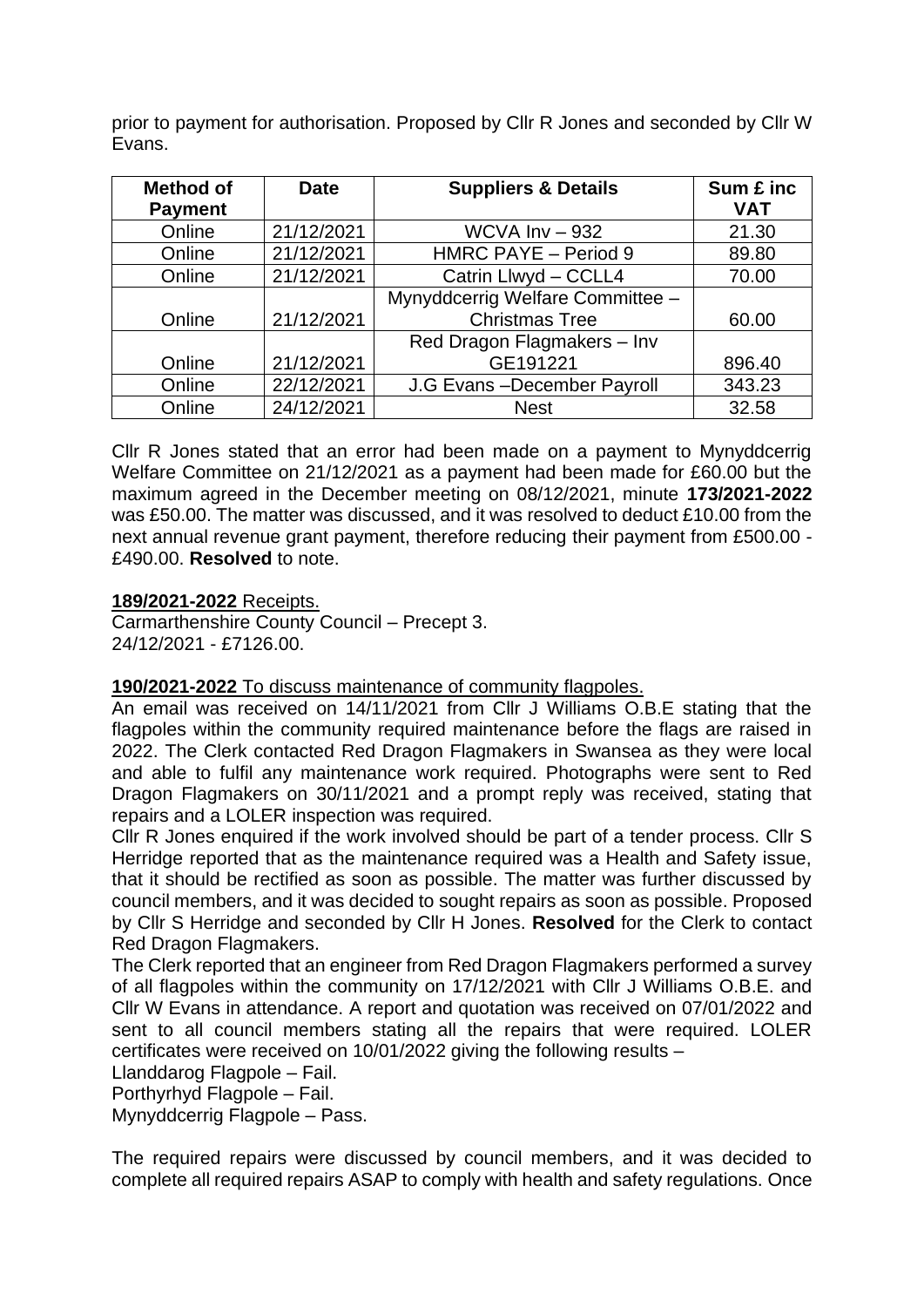all repairs have been completed, new LOLER certificates will be issued on all failed flagpoles.

It was also agreed to inspect and repair if necessary, each flagpole every 3 years as advised by the engineer. Cllr J Williams O.B.E. also asked for a contingency sum be placed aside for a new flagpole at Llanddarog as the engineer had advised that a replacement flagpole would be required in the near future.

Proposed by Cllr R Jones and seconded by Cllr J Williams O.B.E. **Resolved** for the Clerk to arrange repairs with Red dragon Flagmakers.

### **191/2021-2022** To discuss the Queen's Platinum Jubilee Beacon 02/06/2022**.**

County Cllr A Davies previously reported that she had suggested to Llanarthne Community Council about approaching the National Trust to see if they want to organise a beacon in Paxton's Tower. County Cllr A Davies also suggested the potential use of the tower at Llanddarog Church to aid in the celebrations. Council members discussed the suggestions and agreed to ask the Clerk to contact the National Trust to discuss the matter. **Resolved** for the Clerk to contact the National Trust and place on the agenda for the November meeting on 10/11/2021.

The Clerk emailed the National Trust on 19/10/2021, asking them to consider the suggestion and reply with their thoughts prior to the November meeting on 10/11/2021.

No reply has been received and after a conversation with Mrs Jayne Henshaw from the National Trust, she informed the Clerk that discussions were taking place regarding the council's suggestion, and they would be in contact in due course.

An email was received from One Voice Wales on 30/10/2021 and forwarded to all council members with an update on the guide to taking part in the Queen's Platinum Jubilee beacons. The update is now encouraging those lighting Beacons to plant a circle of seven trees with each tree representing a decade in The Queen's reign to assist with the sustainability of the planet, along with providing a permanent reminder of this unique, and amazing moment in The Queen's life and in her reign.

Cllr M Rees reported that it was not possible to illuminate the church spire more than it currently is but that the church would be lighting the spire and celebrating the occasion on 02/06/2022.

Resolved to note and place on the agenda for the December meeting on 08/12/2021.

An email was received from the National Trust on 08/12/2021 and forwarded to all council members asking for more details with regards to the proposal (Proposed site, size, etc). The lead ranger who is responsible for the land and meadows project at Paxton's Tower was also copied into the email.

The Clerk advised council members to wait until the Llanarthne Community Council meeting on 14/12/2021 to decide on a reply to the questions. Cllr R Jones enquired if the NBGW were celebrating the occasion. The Clerk instructed council members that he would make enquiries. **Resolved** for the Clerk to contact the NBGW.

The Clerk reported that an Email was sent to the NBGW on 04/01/2022 asking if they are planning an event to celebrate the Queen's Platinum Jubilee. No reply has been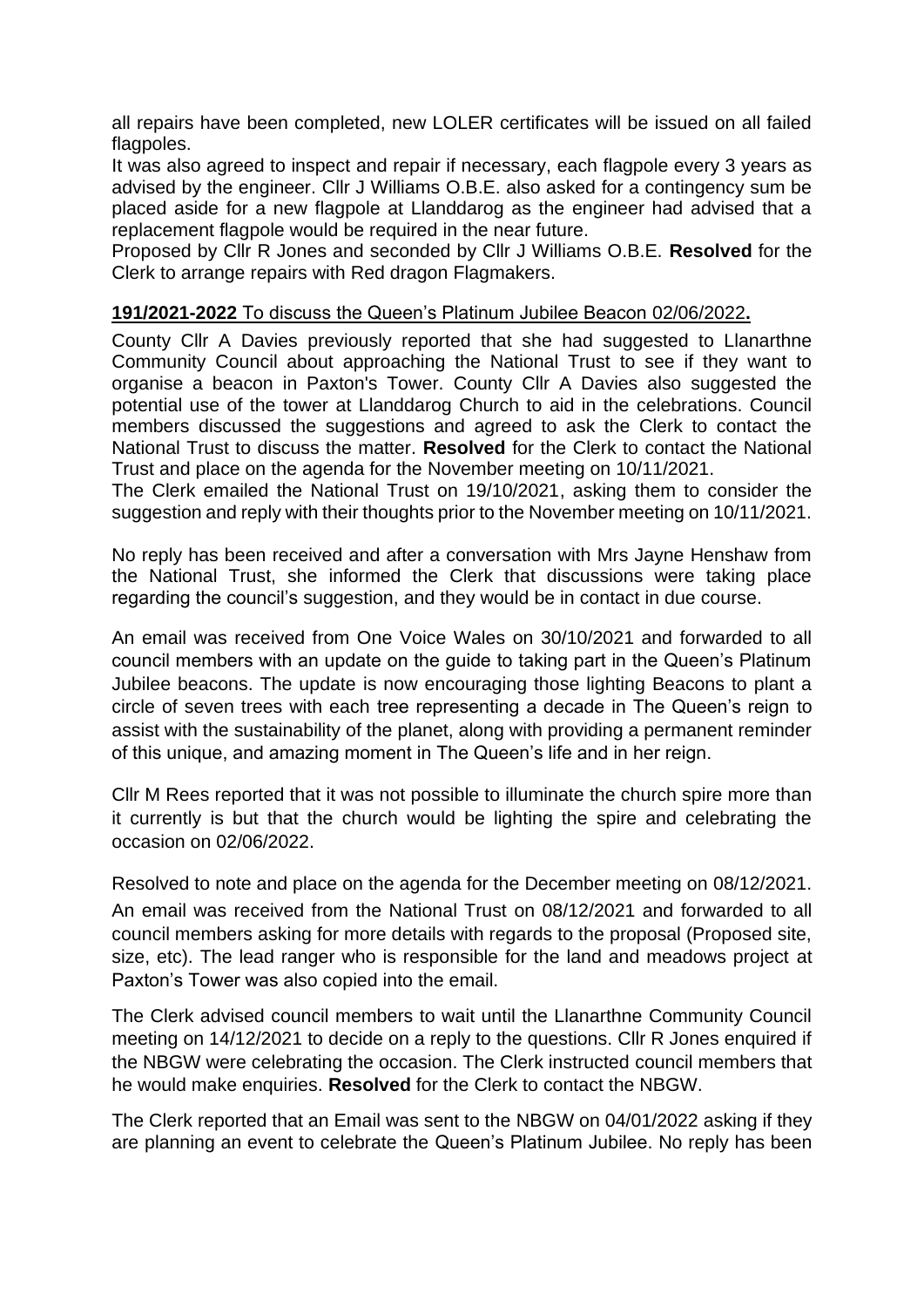received. The Clerk invited County Cllr A Davies to report on the plans of Llanarthne Community Council.

County Cllr A Davies reported that Llanarthne Community Council are planning to have a beacon at Paxton's Tower and the event at Llanarthne Village Hall. Capel Dewi were organising an outdoor event with a band and catering in attendance. County Cllr A Davies stated that a UK wide bonfire beacon was planned for 02/06/2022 with summer picnics planned for 05/06/2022 and celebrations throughout the weekend.

Cllr M Rees suggested that Porthyrhyd Village Hall would be an ideal venue for the celebrations as they have a large outside area and playing fields. Cllr S Herridge offered the services of her daughter Rhiannon to perform during the celebrations and Cllr R Jones suggested that she might be able to sing the official jubilee anthem.

#### **192/2021-2022** To discuss Electoral Matters and the Local Government Elections and Town/Community Elections, 2022.

The Clerk reported that he had spoken with a member of Carmarthenshire County Council and the estimated cost for printing nomination packs is £250.00. This is dependent on the number of applicants and may increase. Cllr R Jones added that an election was imminent but if no voting was required then there was no need for a polling station in the community, therefore saving on costs.

### **193/2021-2022** To receive the report of the Internal Financial Examiner for the period 01/10/2021 - 31/12/2021.

Each member had been provided with a written report prior to the meeting. A full verbal report was provided by Cllr R Jones (Internal Financial Examiner). The report confirmed the accuracy of the bank reconciliation and statement of accounts provided to the council. It also confirmed the accuracy of the on-going budget report provided. It was proposed by Cllr J Williams O.B.E. and seconded by Cllr H Jones to accept the report. Members thanked Cllr R Jones and the Clerk for their work.

#### **194/2021-2022** To develop and finalise the budget and precept for 2022 – 2023.

a) Review of income and expenditure for period  $01/04/2021 - 31/12/2021 - Al$ members had received a copy of the report prior to the meeting along with a copy of the bank reconciliation up to 31/12/2021. The statement balance on 31/12/2021 was £25,147.48.

b) Projected balance at 31/03/2022 – Cllr R Jones and the Clerk discussed and formatted the figures based on current spending trends and expenditure for the same period in 2020 – 2021 (Please see table 1 below).

c) Report and recommendations in relation to 2022 – 2023 budget – A draft expenditure report was sent to all members prior to the meeting totalling £24,380.00. A draft income figure was presented to the members from VAT refund for £1140.00.

d) Confirmation of the 2022 – 2023 budget – The budget is presented in table 2 below. e) Confirmation of the special project's programme and the Council's other reserves.

 The reserves are found to be on track albeit with some easily identifiable differences. No funds were allocated to the DFS signs as the project was completely funded by Carmarthenshire County Council and the memorial stone project is yet to be finalised. Cllr J Williams O.B.E. also asked for a contingency sum be placed aside for a new flagpole at Llanddarog as the engineer had advised that a replacement flagpole would be required in the near future. Agreed by council members.

f) Report in relation to 2022 – 2023 budget – All members received a copy of the report prior to the meeting. The Band D Council tax base figure for Llanddarog Community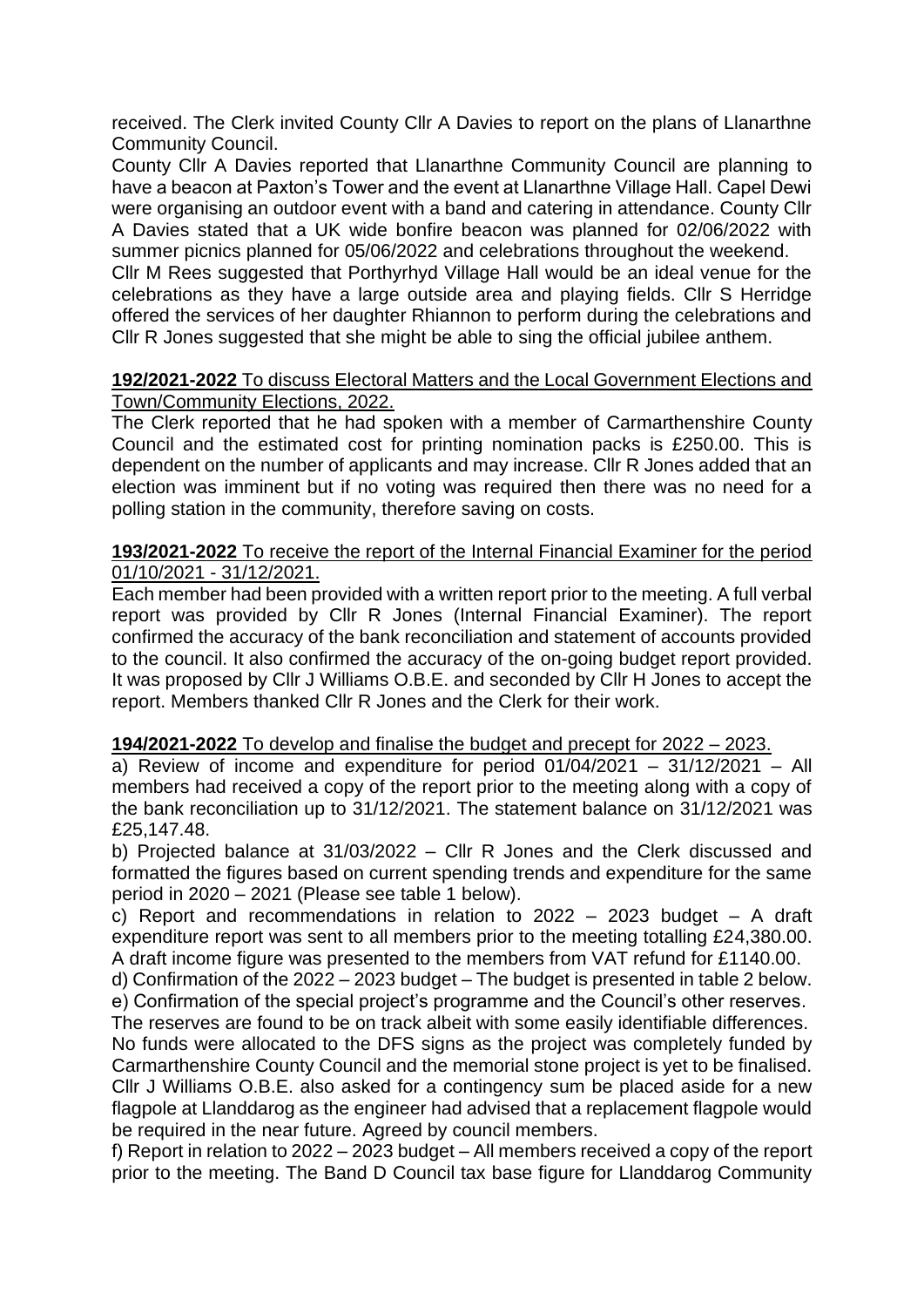Council 2022 – 2023 is **552.96** and all members were required to evaluate the presented "options" (Please see table 3 below).

g) 2022 – 2023 Precept Demand - All Council members considered the options provided for the 2022 – 2023 precept. A council needs to hold some reserves to make sure it can pay for unexpected events and to make sure it has enough money to pay bills until it receives income. Unless it has specific plans for future spending, councils should only hold reserves to provide a reasonable balance. The Clerk reported that the reserve percentage was on track last year but with uncertain times ahead regarding inflation and utility charges, it would be advisable to keep the Council Tax Band D at the same figure as 2021-2022. All council members agreed to the proposed 0.00% increase and that the precept demand would be £21,255.78 with a Council Tax Band D of £38.44.

h) To ratify the annual investment strategy – The strategy was discussed under policies in the Community Council meeting on 10/11/2021 minute **149/2021-2022**.

i) Insurance Policy – This matter was discussed in the May meeting on 12/05/2021 minute **37/2021-2022**. There was no possible collaboration of insurance policies with Llanarthne Community Council to reduce premium costs. The Clerk was advised that this could be done but that if a claim was ever instigated within either one of the Community Councils, the other Community Council would receive an increase in premium costs. It was proposed by Cllr R Jones and seconded by Cllr J Williams O.B.E. to renew the policy.

The Clerk announced that there was an overspend against the budget regarding Section 137 and this was due to the Section 137 allocation and Chairman's allowance being paid after the AGM in May. As Financial Requests were considered twice per year it was inevitable that there would be an overspend on this heading. The Clerk recommended that the Section 137 and the Chairman's allowance be paid in the month of march, prior to the end of the financial year. Proposed by Cllr S Herridge and seconded by Cllr W Evans.

The budget and precept report recommendations were proposed by Cllr R Jones and seconded by Cllr J Williams O.B.E. with no objections from any Community Council members.

#### **195/2021-2022** Forum in order for Members to raise reports / questions through the Chairman.

Cllr H Jones reported that he had attended the Board of Governors meeting at Llanddarog School on 10/01/2022 and asked the Clerk to email the headteacher to officially inform them that Cllr J Williams O.B.E. would be joining as Llanddarog Community Councils representative. **Resolved** for the Clerk to send the email.

Cllr S Herridge informed council members that the conifer trees on the corner of Crwbin Road had been removed.

Cllr S Herridge reported that she had received a call from a community member on 07/01/2022 informing her that a vehicle had parked on the pavement near Porthyrhyd Garage and was blocking the entrance to 2 x properties. The owner of the vehicle also created a disturbance at 22.30 by sounding the horn. The Clerk and council members stated that this was a police matter and that they should have been informed at the time of the incident.

#### **196/2020-2021 In camera 20.00.**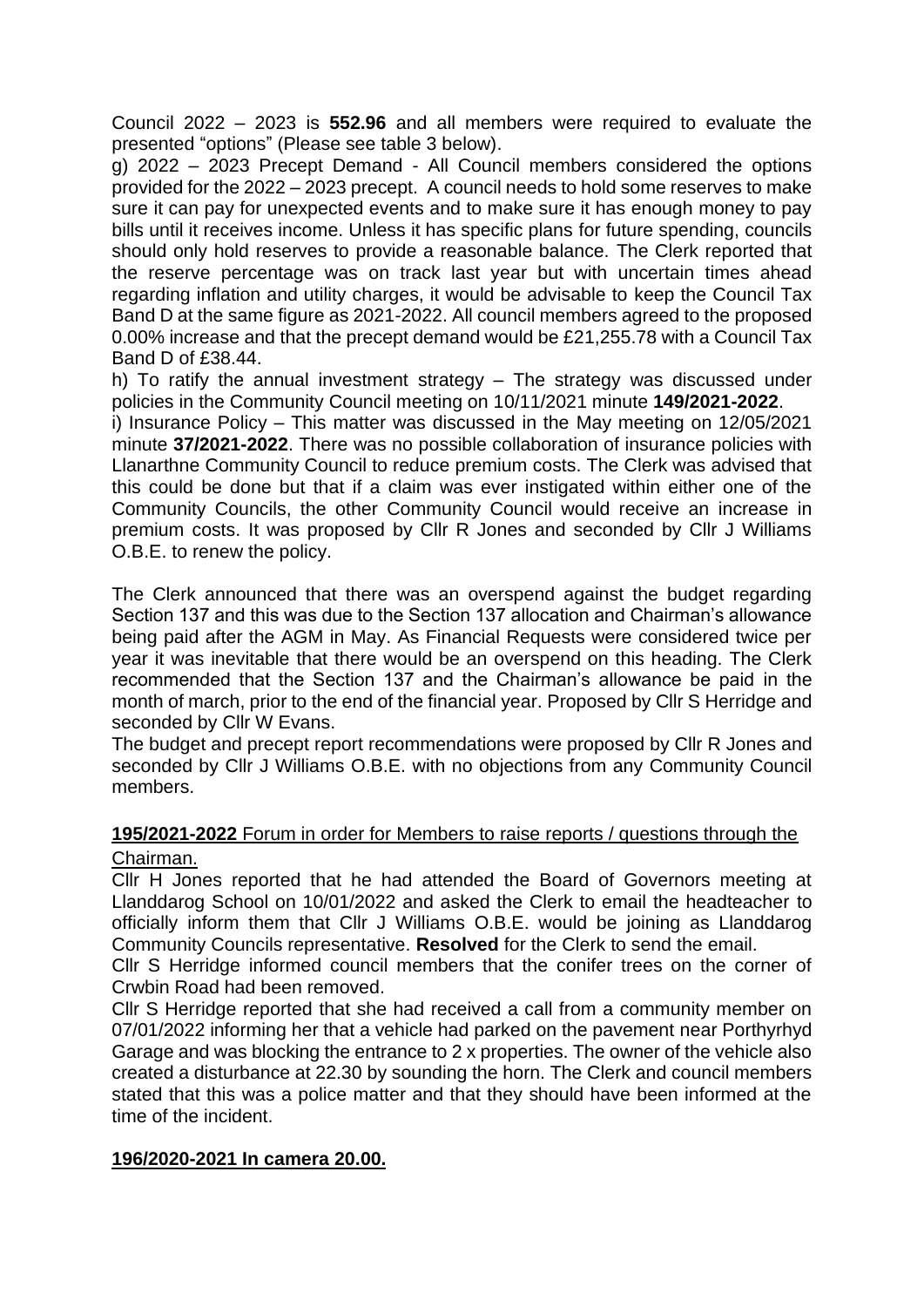Those who were not Community Council members or the Clerk departed the meeting – not to return. The exclusion is due to personnel / staffing matters being discussed.

## **197/2020-2021** Staff pay run January 2022.

The Clerk reported the payroll amounts verbally to all council members. It was **resolved** to accept the report and ratify the payment of the sums as presented.

Cllr R Jones informed council members that the Clerk had not received a pay increase in 2021 as no correspondence had been received from NALC. Cllr R Jones suggested that the subject should be added to the council calendar in the month of September to avoid this issue in the future. All council members agreed. Proposed by Cllr R Jones and seconded by Cllr W Evans. **Resolved** for the Clerk to contact NALC.

## **198/2021-2022** The meeting finished at 20.22.

Chairman

Date

\_\_\_\_\_\_\_\_\_\_\_\_\_\_\_\_\_\_\_\_

\_\_\_\_\_\_\_\_\_\_\_\_\_\_\_\_\_\_\_\_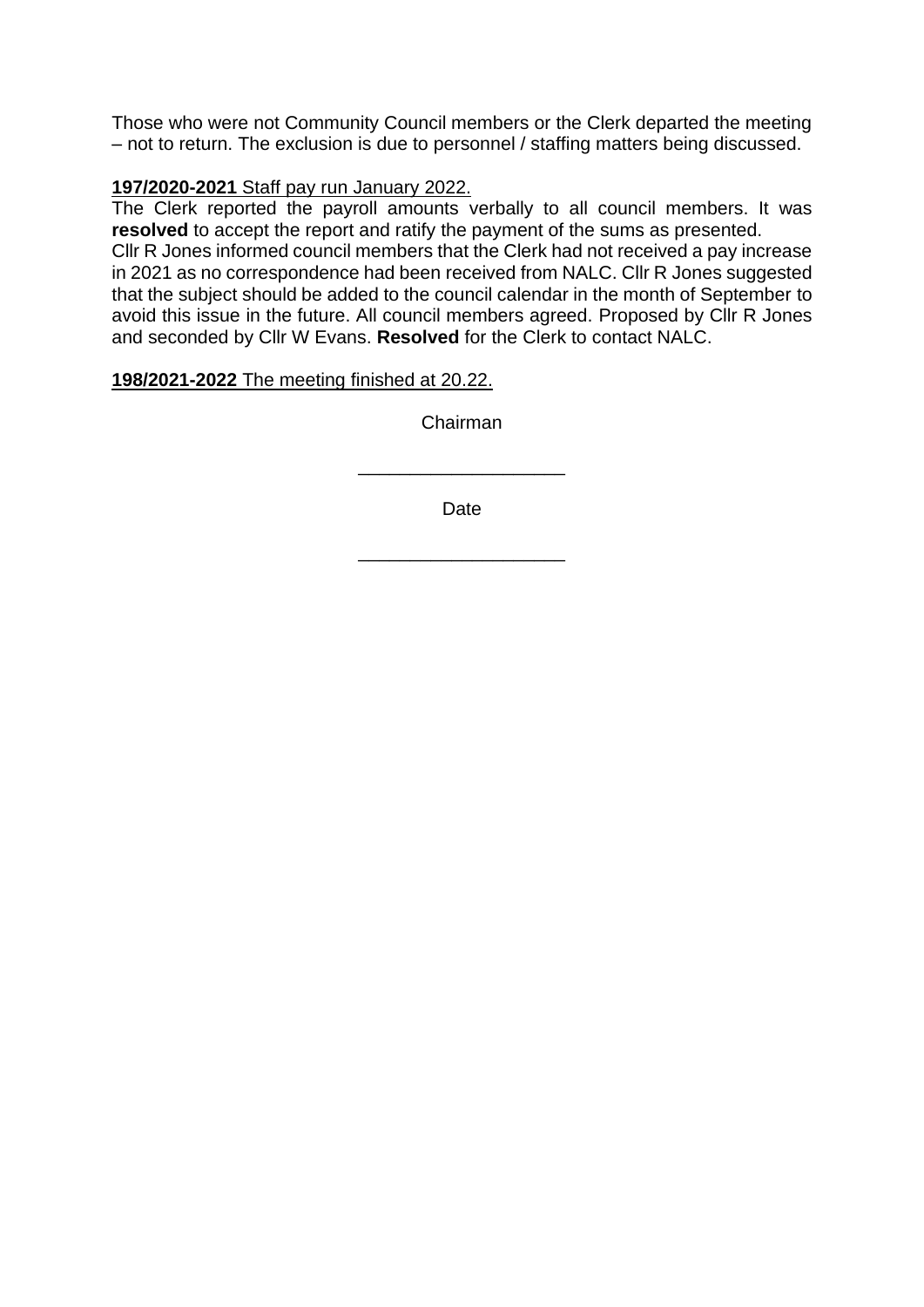# **LLANDDAROG BUDGET & PRECEPT 2022-2023**

Please find below a report on the 2021-2022 budget, the actual expenditure to 31/12/2021 and the estimated expenditure to 31/03/2022. Reasons are given on sum difference and will be discussed in the January meeting on 12/01/2022.

|                                                                        | <b>PREVIOUS</b> | <b>ACTUAL</b>                 | <b>ESTIMATED</b>              |             |                          |
|------------------------------------------------------------------------|-----------------|-------------------------------|-------------------------------|-------------|--------------------------|
| <b>HEADING</b>                                                         | <b>BUDGET</b>   | <b>SPEND TO</b><br>31/12/2021 | <b>SPEND ON</b><br>31/03/2022 | <b>DIFF</b> | <b>REASON</b>            |
| Ground<br>Maintenance                                                  | 2550.00         | 1500.00                       | 1500.00                       | $-1050.00$  | <b>New Contractor</b>    |
| Staff Salary & PAYE                                                    | 6000.00         | 4713.40                       | 6110.23                       | 110.23      |                          |
| Admin, Inc Audit<br>Fees                                               | 2300.00         | 1007.20                       | 1681.10                       | $-1658.10$  | Translator<br>01/09/2021 |
| Insurance                                                              | 900.00          | 874.95                        | 874.95                        | $-25.05$    |                          |
| <b>Financial Assistance</b><br>- Inc Standing<br><b>Revenue Grants</b> | 2000.00         | 1500.00                       | 1500.00                       | $-500.00$   | <b>Llanddarog Show</b>   |
| Seating & Asset<br>Maintenance                                         | 1250.00         | 2340.21                       | 3840.21                       | 2590.21     | Laptop / Flagpoles       |
| <b>Street Lighting</b><br>Estimate                                     | 2750.00         | 0.00                          | 2750.00                       | 0.00        |                          |
| $Misc - Inc$<br>Subscriptions                                          | 450.00          | 491.90                        | 691.90                        | 241.90      | Zoom                     |
| <b>Members Allowance</b>                                               | 360.00          | 360.00                        | 720.00                        | 360.00      | Late Payment 2021        |
| <b>Members Allowance</b><br><b>PAYE</b>                                | 90.00           | 90.00                         | 180.00                        | 90.00       | Late Payment2021         |
| <b>Election Cost</b>                                                   | 0.00            | 0.00                          | 0.00                          | 0.00        |                          |
| Section 137                                                            | 900.00          | 920.00                        | 1420.00                       | 520.00      | Donations                |
| Allocation to Special<br>Projects & Reserve<br>From Precept            | 4000.00         | 0.00                          | 0.00                          | 0.00        |                          |
| <b>TOTAL</b>                                                           | 23,550.00       | 13,437.66                     | 21,268.39                     | $-2281.61$  |                          |

# **TABLE 1**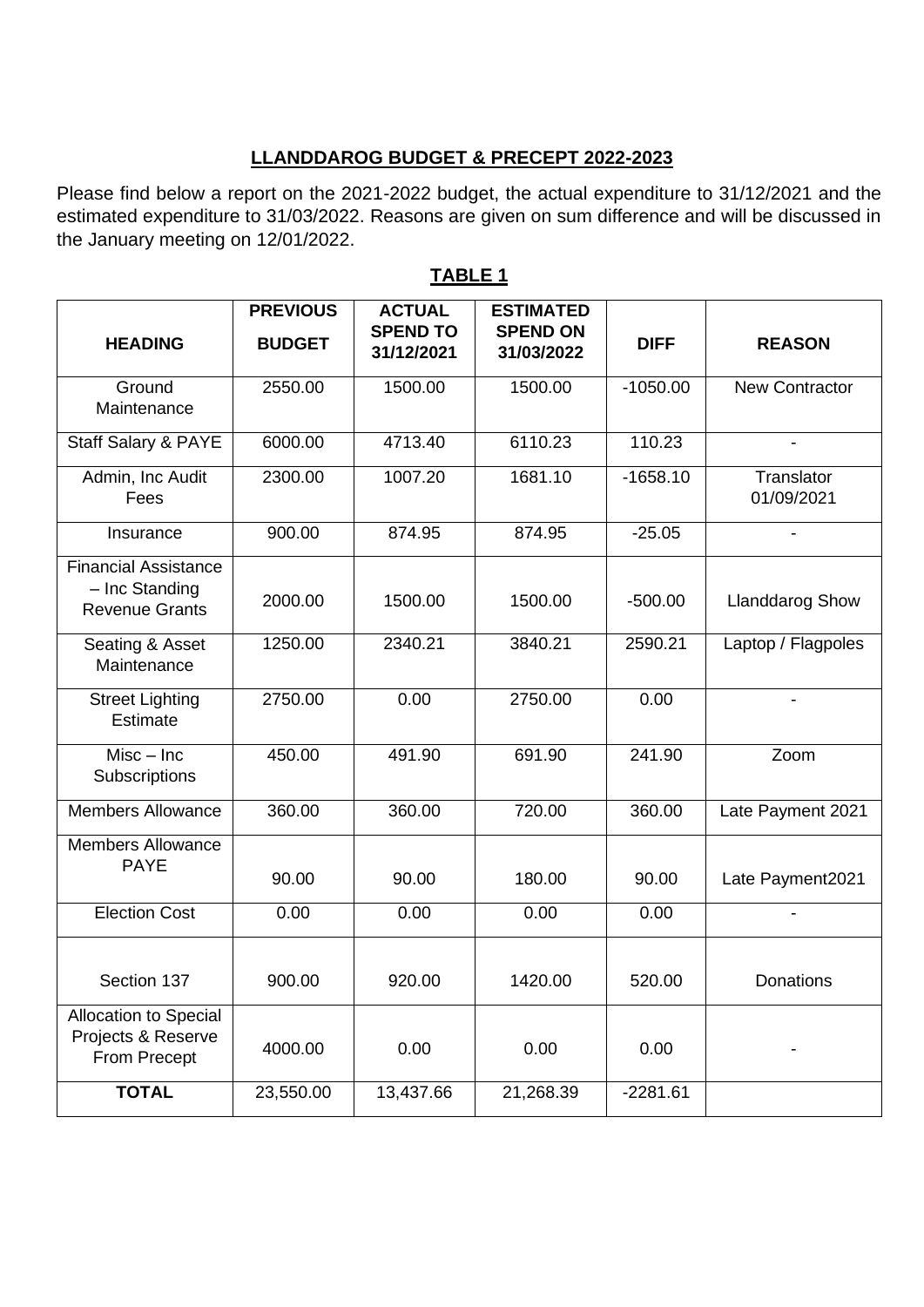There was a projected VAT refund in the 2021-2022 precept of £1660.00. This reduced the precept demand from £23,550.00 to £21,890.00. It was resolved to demand a precept income of £21,378.00 in 2021-2022 and for general funds to replenish the £512.00 shortfall.

Please find below a proposed budget for 2022-2023 in comparison to 2021-2022. Reasons are given on sum difference and will be discussed in the January meeting on 13/01/2021.

|                                                              | <b>PREVIOUS</b> | <b>PROPOSED</b> |                                          |
|--------------------------------------------------------------|-----------------|-----------------|------------------------------------------|
| <b>HEADING</b>                                               | <b>BUDGET</b>   | <b>BUDGET</b>   | <b>REASON</b>                            |
| <b>Ground Maintenance</b>                                    | 2550.00         | 1800.00         | New tender in place                      |
| <b>Staff Salary &amp; PAYE</b>                               | 6000.00         | 6400.00         | Inflation & salary<br>increase           |
| Admin, Inc Audit Fees                                        | 2300.00         | 2300.00         |                                          |
| Insurance                                                    | 900.00          | 930.00          | Inflation                                |
| Financial Assistance - Inc Standing<br><b>Revenue Grants</b> | 2000.00         | 2000.00         |                                          |
| Seating & Asset Maintenance                                  | 1250.00         | 2000.00         | Flagpole LOLER<br>inspection and repairs |
| <b>Street Lighting Estimate</b>                              | 2750.00         | 2900.00         | Expected increase in<br>utility charges. |
| Misc - Inc Subscriptions                                     | 450.00          | 450.00          |                                          |
| <b>Members Allowance</b>                                     | 360.00          | 360.00          |                                          |
| <b>Members Allowance PAYE</b>                                | 90.00           | 90.00           |                                          |
| <b>Election Cost</b>                                         | 0.00            | 250.00          | <b>Printing costs</b>                    |
| Section 137                                                  | 900.00          | 900.00          |                                          |
| Allocation to Special Projects &                             |                 |                 | <b>DFS</b>                               |
| <b>Reserve From Precept</b>                                  | 4000.00         | 4000.00         | Flagpole                                 |
| <b>TOTAL</b>                                                 | 23,550.00       | 24,380.00       |                                          |

## **TABLE 2**